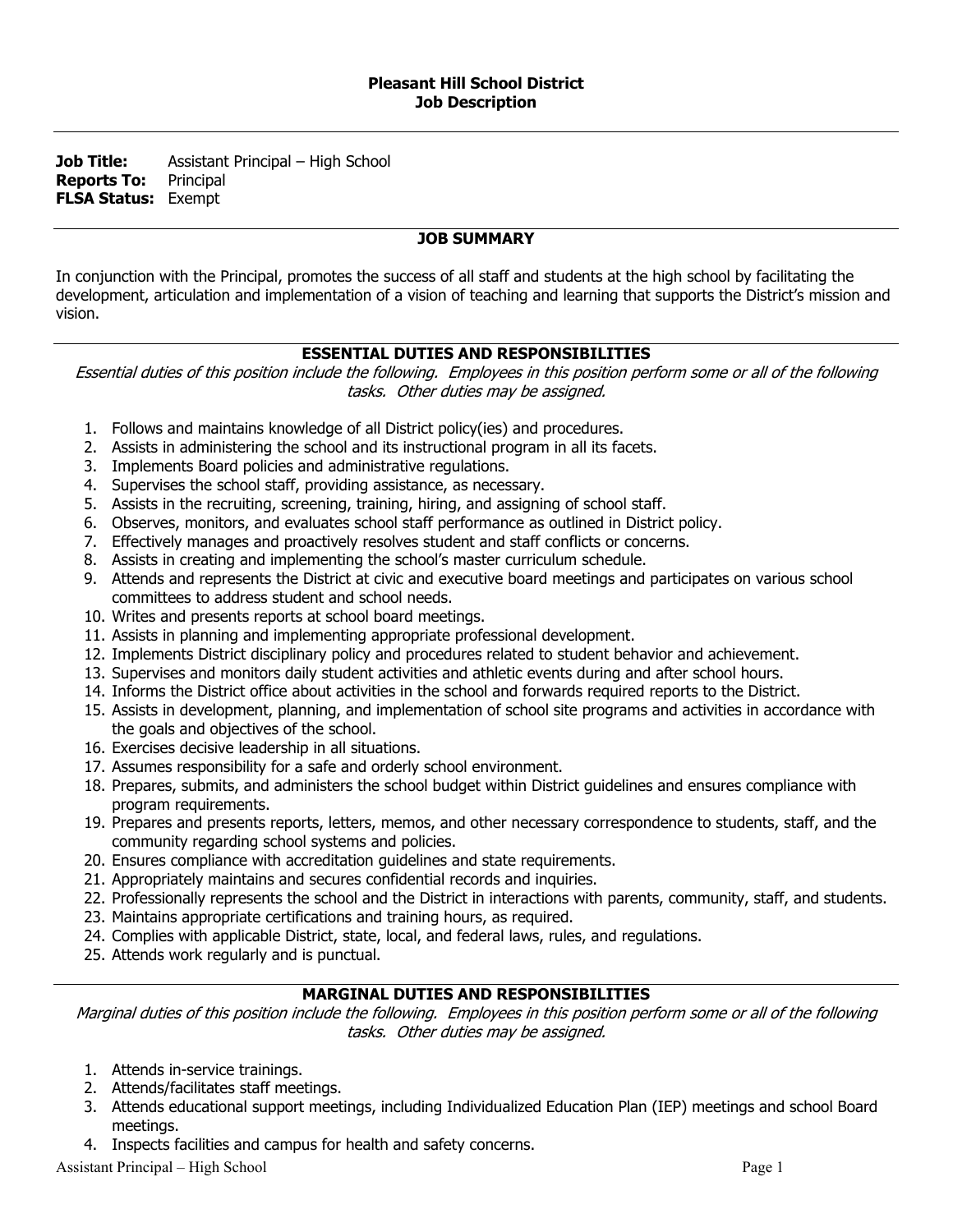- 5. Substitutes for teachers, as necessary.
- 6. Reports issues to authorities as necessary; animal control, suspicious activity, etc.

#### **SUPERVISORY RESPONSIBILITIES**

Assists the Principal in supervising, evaluating, and directing the work of classified, licensed, and confidential employees assigned to the school according to District policy. Assists in resolving grievances and other employee relations issues while working closely with the Principal and District Office, and disciplines employees appropriately. All school employees have some responsibility for supervising students and assisting in maintaining a safe environment.

# **QUALIFICATIONS**

To perform this job successfully, an individual must be able to perform each essential duty satisfactorily. The requirements listed below are representative of the knowledge, skill and/or ability required. Reasonable accommodations may be made to enable individuals with disabilities to perform the essential functions.

- **Education and/or Experience:** Master's degree (M.A.) or equivalent and at least four years successful teaching and leadership experience and/or training, or equivalent combination of education and experience, preferably at the high school level. Prior successful experience working in an administrative school setting directing and supervising staff or with adolescent students required.
- **Interpersonal Skills:** Works well with others from diverse backgrounds. Focuses on solving conflict; maintaining confidentiality; listening to others without interrupting; keeping emotions under control; remaining open to others' ideas and contributing to building a positive team spirit. Demonstrated ability to successfully work with adolescent students. Ability to lead and motivate staff and communicate effectively with students, staff, and community.
- Language Skills: Ability to communicate fluently in English both verbally and in writing. Ability to read, analyze, and interpret common technical journals, financial reports, IEPs, and legal documents. Ability to respond to common inquiries or complaints from staff, parents, regulatory agencies, or members of the community. Ability to write speeches and articles for publication that conform to prescribed style and format. Ability to effectively present information to small groups and top management, public groups, and/or boards of directors.
- **Mathematical Skills:** Ability to work with mathematical concepts such as probability and statistical inference and basic algebra and geometry. Ability to apply concepts such as fractions, percentages, ratios, and proportions to practical situations.
- **Reasoning Ability:** Ability to solve practical problems and deal with a variety of concrete variables in situations where only limited standardization exists. Ability to interpret a variety of instructions furnished in written, oral, diagram, or schedule form. Ability to define problems, collect data, establish facts, and draw valid conclusions.
- **Computer Skills:** General knowledge of computer usage and ability to use, e-mail, internet software, inventory software, spreadsheet and word processing software. Ability to type accurately and proficiently.
- **Other Skills and Abilities:** Demonstrated knowledge of child growth and development at each level of instruction and of the social, emotional, physical and cognitive development of adolescent students. Ability to appropriately communicate with students, staff, parents, and members of the community. Possesses knowledge of effective behavior management methods. Ability to delegate responsibilities and meet time lines. Ability to exercise good judgment and work in a dynamic environment.
- **Certificates, Licenses, Registrations:** Certificates as determined by the District. Must have a valid administrator's license through the Teachers Standards and Practices Commission (TSPC), ability to obtain a valid CPR/First Aid card, and Oregon Driver License.

#### **PHYSICAL DEMANDS**